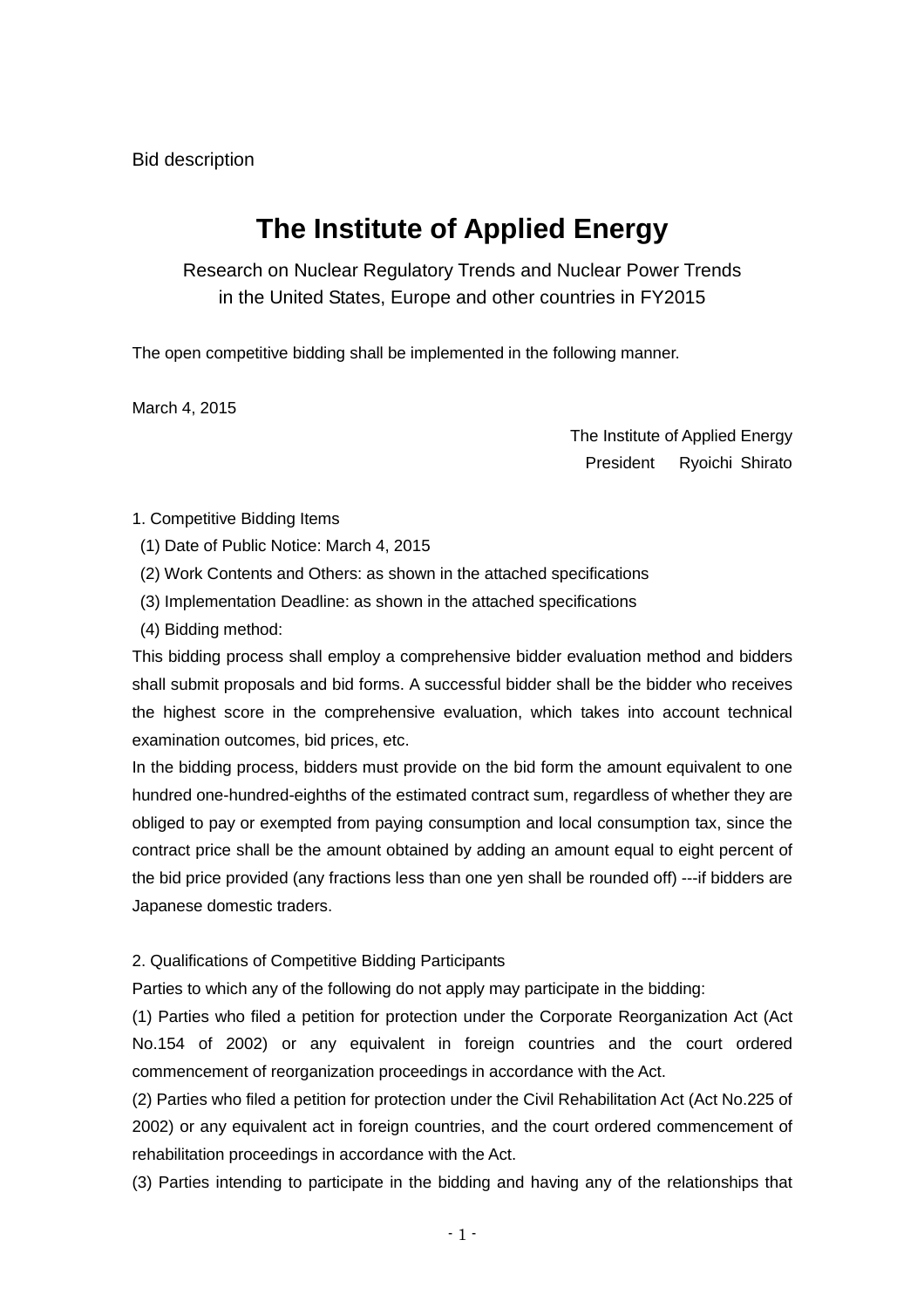come under the following standards (except for the case where all parties meeting the standards are not representatives of a joint-venture group but its members):

### 1) Capital relations

Two parties that come under either of the following cases; however, this shall not apply to the case where subsidiaries or one of the subsidiaries is undergoing reorganization or rehabilitation:

- (a) A parent company and a subsidiary company
- (b) Subsidiary companies of the same parent company

2) Personal relationship

Two parties that fall under either of the following; however, for item a), this shall not apply to the case where one subsidiary is undergoing reorganization or rehabilitation:

- (a) The executive of one company also holds an executive post in the other.
- (b) The executive of one company also serves as a trustee in the other.

3) Other cases where the propriety of the bidding process is deemed impaired.

3. Bidder's Obligations

(1) Bidders must prepare proposals in accordance with the attached specifications and proposal form sample, submit them together with the bid forms using the prescribed format (attached 'Form 1') before the following deadline of proposals, bid forms, etc.

(2) When the Institute requests bidders for an explanation of the proposals, bid forms, etc. during the period until the day preceding day bid opening, bidders must respond to such request.

4. Time and Place for Submitting Proposals, Bid Forms, etc.

(1) Time for Submission

Between 10:00 and 12:00 of Tuesday, March 24, 2015

- (2) Submittals
	- (i) Bid forms, (ii) Proposals, and
	- (iii) List of evaluation items with proposals page numbers
- (3) Place for submission

Ms. Maruyama or Mr. Okamura Contact Group The Institute of Applied Energy 6F, Shimbashi SY Bldg. 14-2 Nishi-Shimbashi 1-Chome, Minato-ku, Tokyo 105-0003 Japan Tel: +81-3-3508-8891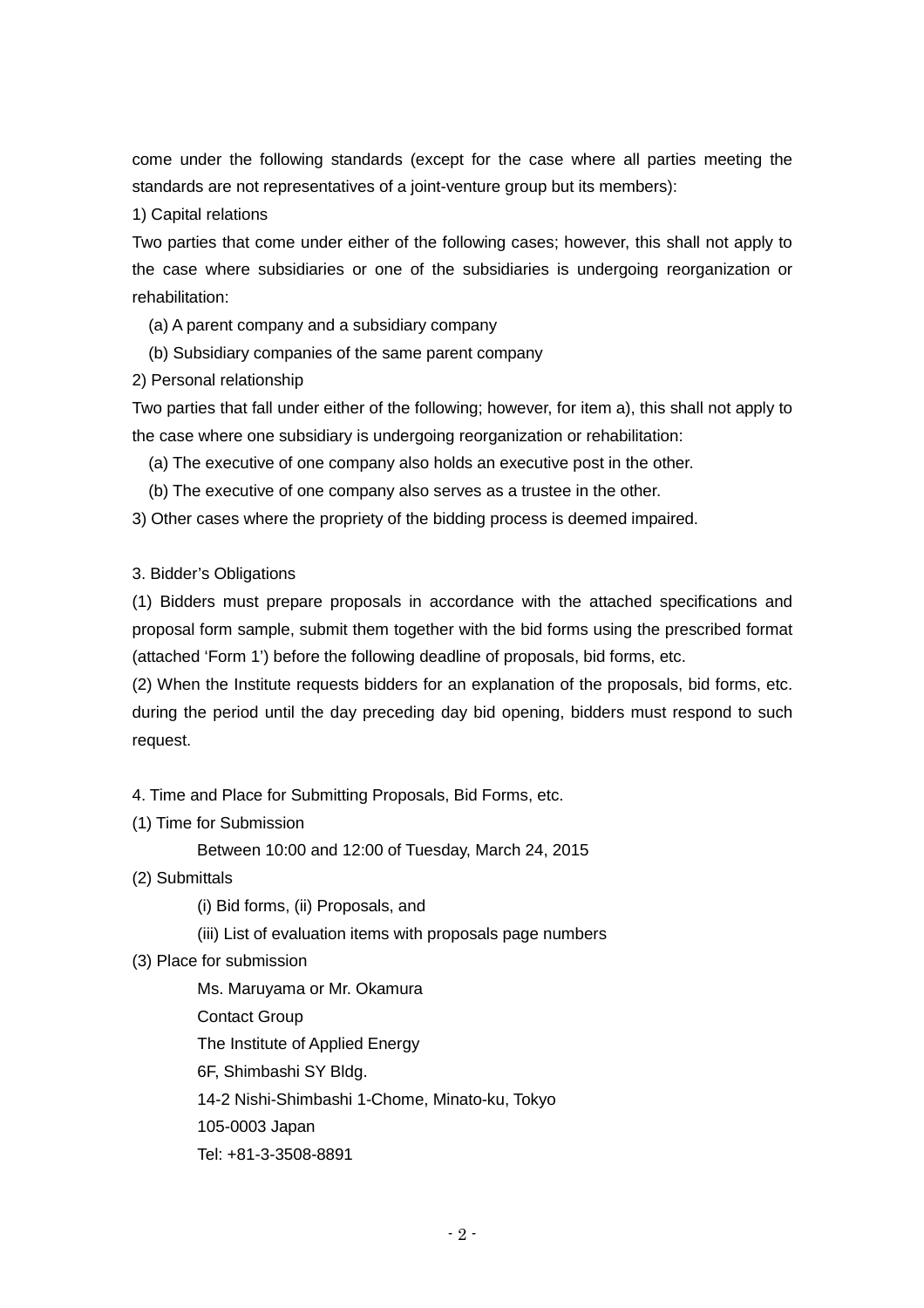### (4) Submission Method

Of submittals, 1) bid form shall be submitted in an envelope sealed and the name of the bidder, and name of the bid item displayed on the outside of the envelope; with regard to 2) proposals and 3) list of evaluation items with proposals page numbers, three copies of these documents printed on both sides of A4 printing paper and one copy contained in an electronic medium (that clearly describes the name of the bidder, and name of the bid item) shall be delivered in person to the person in charge. If it is difficult to submit them in person before the bid deadline due to unavoidable circumstances, submissions via mail must arrive before the bid deadline.

(5) Point of Contact for the Bid: Next Generation Light Water Reactor Development Project Group T. Hisada and S. Kasai The Institute of Applied Energy 4F, Shimbashi SY Bldg. 14-2 Nishi-Shimbashi 1-Chome, Minato-ku, Tokyo 105-0003 Japan Tel: +81-3-3508-8892

#### 5. Selection of a Successful Bidder

After the closing date for bidding, proposals shall be evaluated to ascertain technical scores. Then bids shall be opened in the presence of a third party such as an Institute employee who is not involved in the bidding process to select a successful bidder based on the following procedure. After the selection, we will promptly inform the successful bidder of the outcome. Conclusion of a contract is anticipated to take place in the Japan's next fiscal year.

(1) The successful bidder shall be the bidder who submits a bid price within the predetermined price limits and receives the highest score in the assessment, which evaluates the proposal and bid price in accordance with the method described in the evaluation procedures attached to the bid description.

(2) When the price submitted by the bidder, who is determined to be the successful bidder, is low and there are concerns that said bidder may not properly perform the contract contents at the price or might contravene the principles of fair trade, the validity of the bid price shall be investigated even though bids were opened in the prescribed manner. Similarly, when the possibility exists that the proposed "worker hours" and "total labor costs" stated by the bidder are inadequate, the validity of the unit labor price shall be investigated.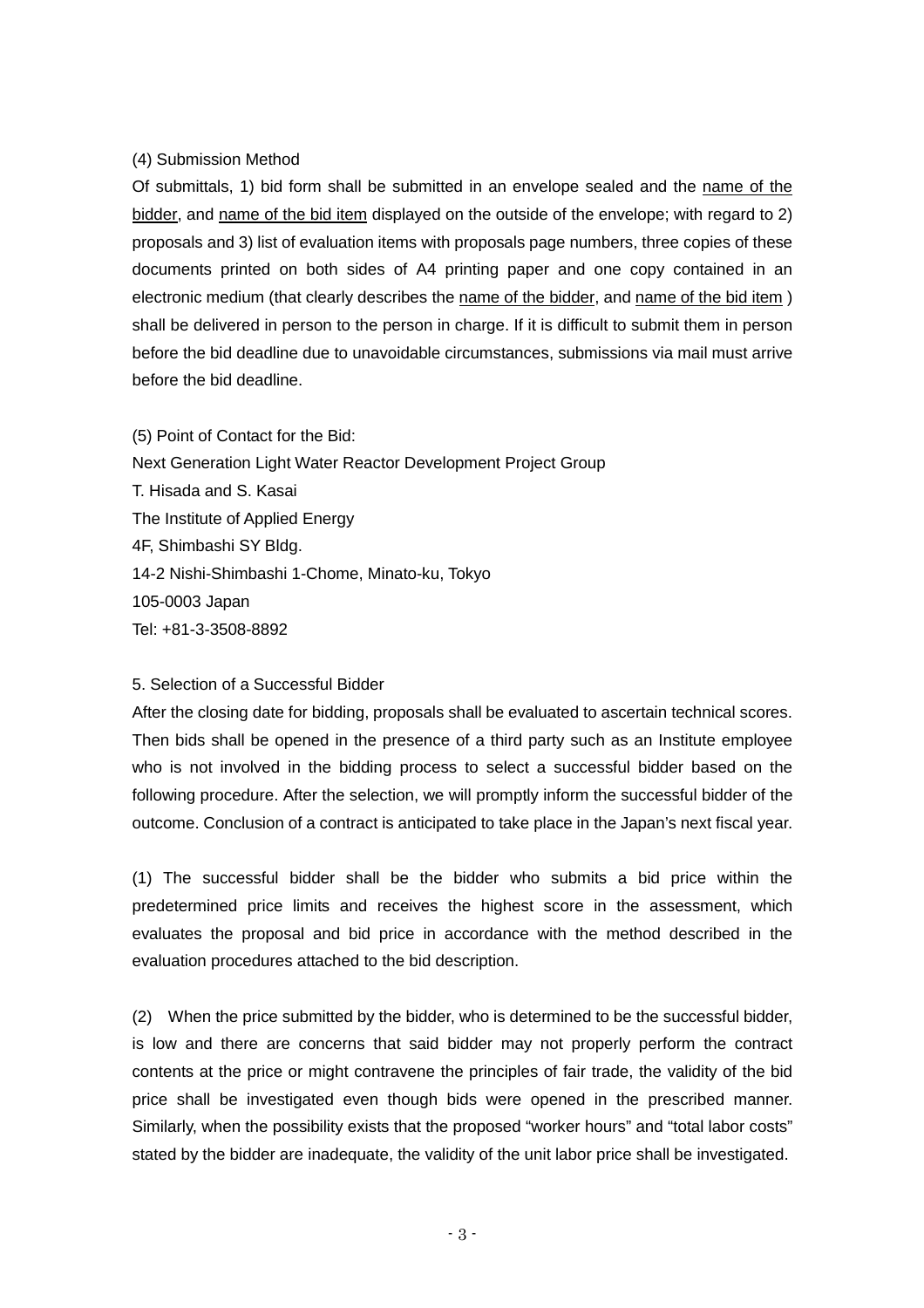(3) If the investigations specified in the previous paragraph, (2), lead to the conclusion that there are concerns that said party will not properly perform the contents of the contract, or it is deemed that concluding a contract with said party might contravene the principles of fair trade and would be entirely inappropriate, the bidder who received the highest score among remaining participants that submitted bid price within the predetermined price limits may be determined as the successful bidder.

(4) When the bids are opened and none of the bidders have submitted bids within the predetermined price range, the Institute may re-tender the project and inform the bidders of the re-tender.

(5) When two or more bidders have the same highest score and are eligible to be the successful bidder, the Institute shall determine the successful bidder by lot. If any of said two parties are absent at the bid opening, the Institute can have their lots drawn by a third party, such as an employee of the Institute, who is not involved in the bidding process.

## 6. Other Items

(1) Language and currency used in the contract procedure:

Japanese or English

(2) Bidding and contract deposits: Fully exempted

(3) Invalidation of bids

Bid forms submitted by parties that do not have the qualifications for participating in the bid specified in this public notice and that failed to fulfill the obligations of bidders, and bid forms violating the terms of bidding are deemed as invalid.

(4) Requirement for written contract: Required